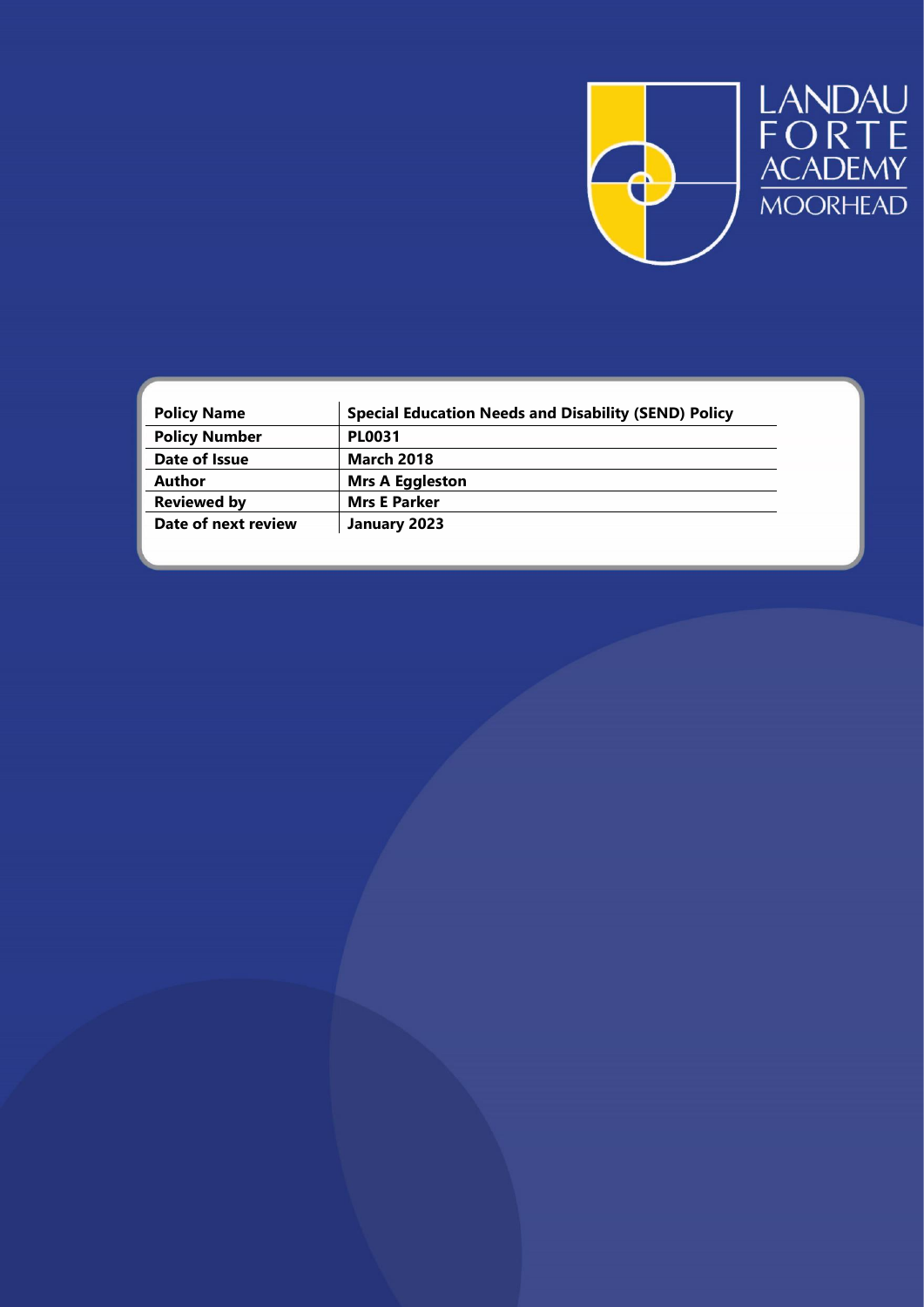| <b>Review date</b> | By whom             | <b>Summary of changes made</b>              | <b>Date</b><br>implemented |
|--------------------|---------------------|---------------------------------------------|----------------------------|
| January 2022       | <b>Mrs E Parker</b> | Reviewed wording and amended layout<br>only | January 2022               |
|                    |                     |                                             |                            |
|                    |                     |                                             |                            |
|                    |                     |                                             |                            |
|                    |                     |                                             |                            |
|                    |                     |                                             |                            |
|                    |                     |                                             |                            |
|                    |                     |                                             |                            |
|                    |                     |                                             |                            |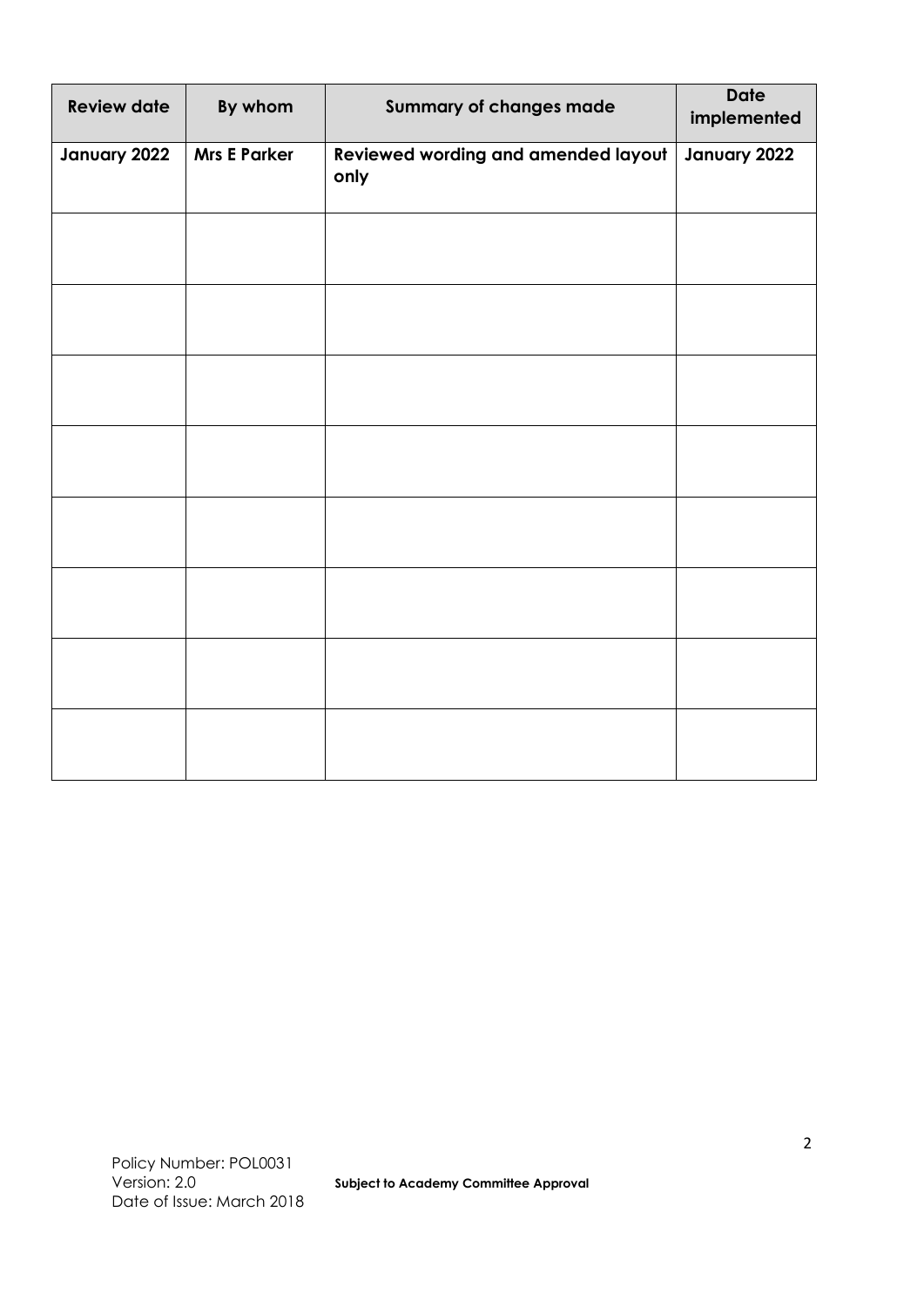### **1. Scope of the policy**

This policy applies to Landau Forte Academy Moorhead.

### **2. Purpose of the policy**

All pupils, irrespective of ability, share a common entitlement to a broad and balanced curriculum, inclusive of the National Curriculum. This right extends to every pupil of the school, whether or not they have a Special Educational Need and/or Disability (SEND). The school aims to provide a caring learning environment, rich in stimulation, which meets the needs of all pupils and fosters their academic, emotional, social and physical development and wellbeing, in order that each child reaches their potential.

### 3. **Policy Detail**

 Develop all children to their full potential and to value them equally; irrespective of ability, disability, race, gender or background and to give everyone access to the whole curriculum.

 Embrace inclusion for all pupils and ensure a policy of integration into all activities of the school.

To work within the guidance provided in the SEND Code of Practice, 2015.

 Ensure the consistent, whole-school approach to the early identification of needs and provision for pupils with special needs.

Involve parents in a partnership of support.

 Work with, and in support of, outside agencies when a pupil's needs cannot be met by the school alone.

 Monitor and evaluate children's progress, providing appropriate information and records as part of this process.

## 4. **Identification of SEND (Special Educational Needs and/or Disability):**

The Code of Practice (2015) identifies a pupil as having SEND if;

xiii) They have a learning difficulty or disability which calls for special educational provision to be made for them.

xiv) A child of compulsory school age or a young person has a learning difficulty or disability if they:

(a) Have a significantly greater difficulty in learning than the majority of others of the same age; or

(b) Have a disability which prevents or hinders them from making use of educational facilities of a kind generally provided for others of the same age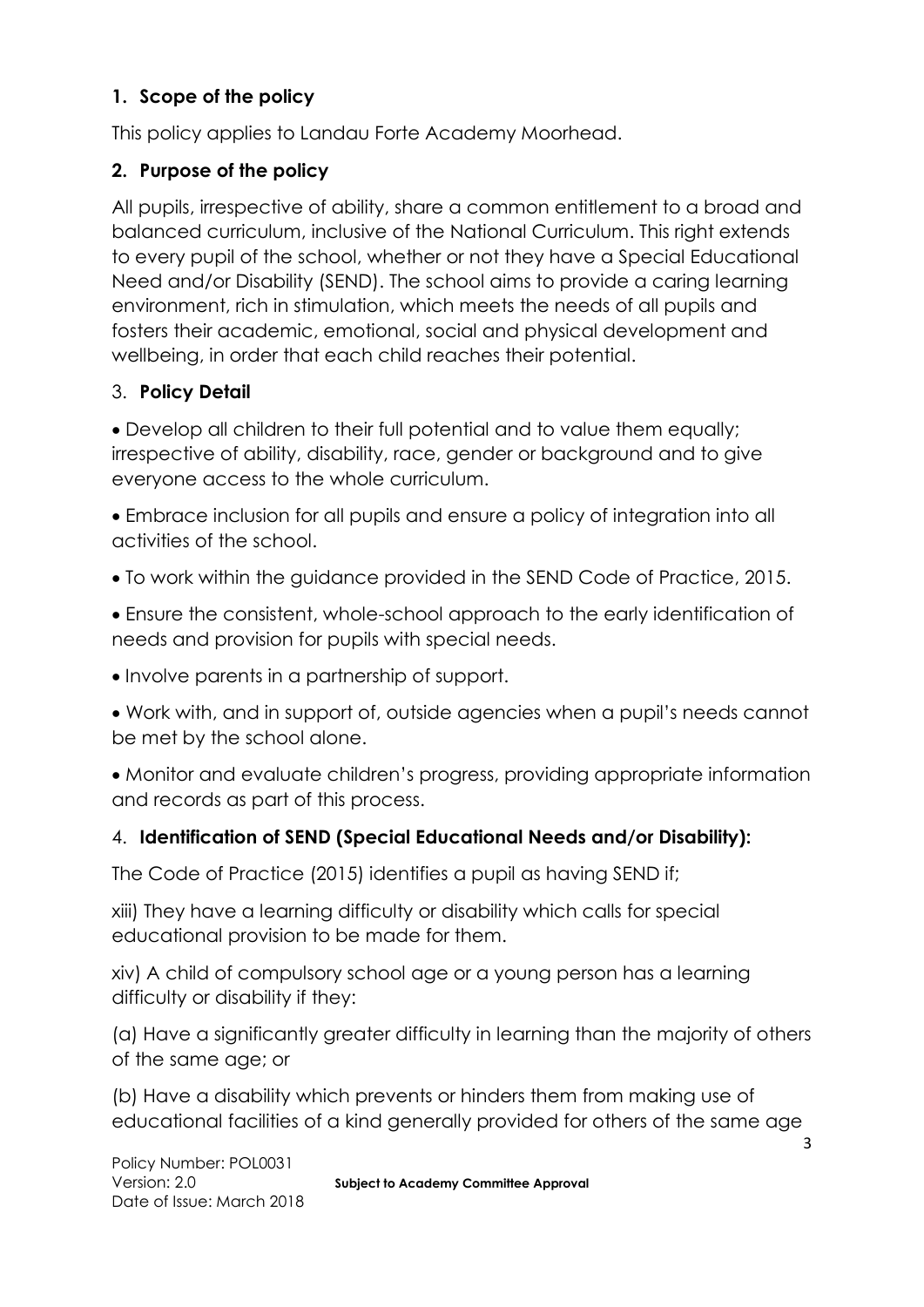in mainstream schools or mainstream post-16 institutions. The Equality Act 2010 identifies a person as having a disability if the person has a physical or mental impairment, and the impairment has a substantial and long-term adverse effect on the person's ability to carry out normal day to day activities.

The Code of Practice (2015) identifies four broad areas of SEND:

# **Communication and interaction:**

Children with speech, language and communication needs have difficulty in communicating with others. This may be because they have difficulty saying what they want to, understanding what is being said to them or they do not understand or use social rules of communication.

# **Cognition and learning:**

Learning difficulties covers a wide range of needs, including moderate learning difficulties, severe learning difficulties, where children are likely to need support in all areas of the curriculum and associated difficulties with mobility and communication, through to profound and multiple learning difficulties. Specific learning difficulties, affect one or more specific aspects of learning. This encompasses a range of conditions such as dyslexia, dyscalculia and dyspraxia.

## **Social, emotional and mental health difficulties:**

Children may experience a wide range of social and emotional difficulties which manifest themselves in many ways. These may include becoming withdrawn or isolated, as well as displaying challenging, disruptive or disturbing behaviour. These behaviours may reflect underlying mental health difficulties.

## **Sensory and/or physical needs:**

Some children require special educational provision because they have a disability which prevents or hinders them from making use of the educational facilities generally provided. These difficulties can be age related and may fluctuate over time. Many children and young people with vision impairment, hearing impairment or a multi-sensory impairment will require specialist support.

These four broad areas give an overview of the range of needs that need to be planned for. At Landau Forte Academy Moorhead we identify what action the school needs to take by considering the profile of strengths and challenges for each pupil with SEND.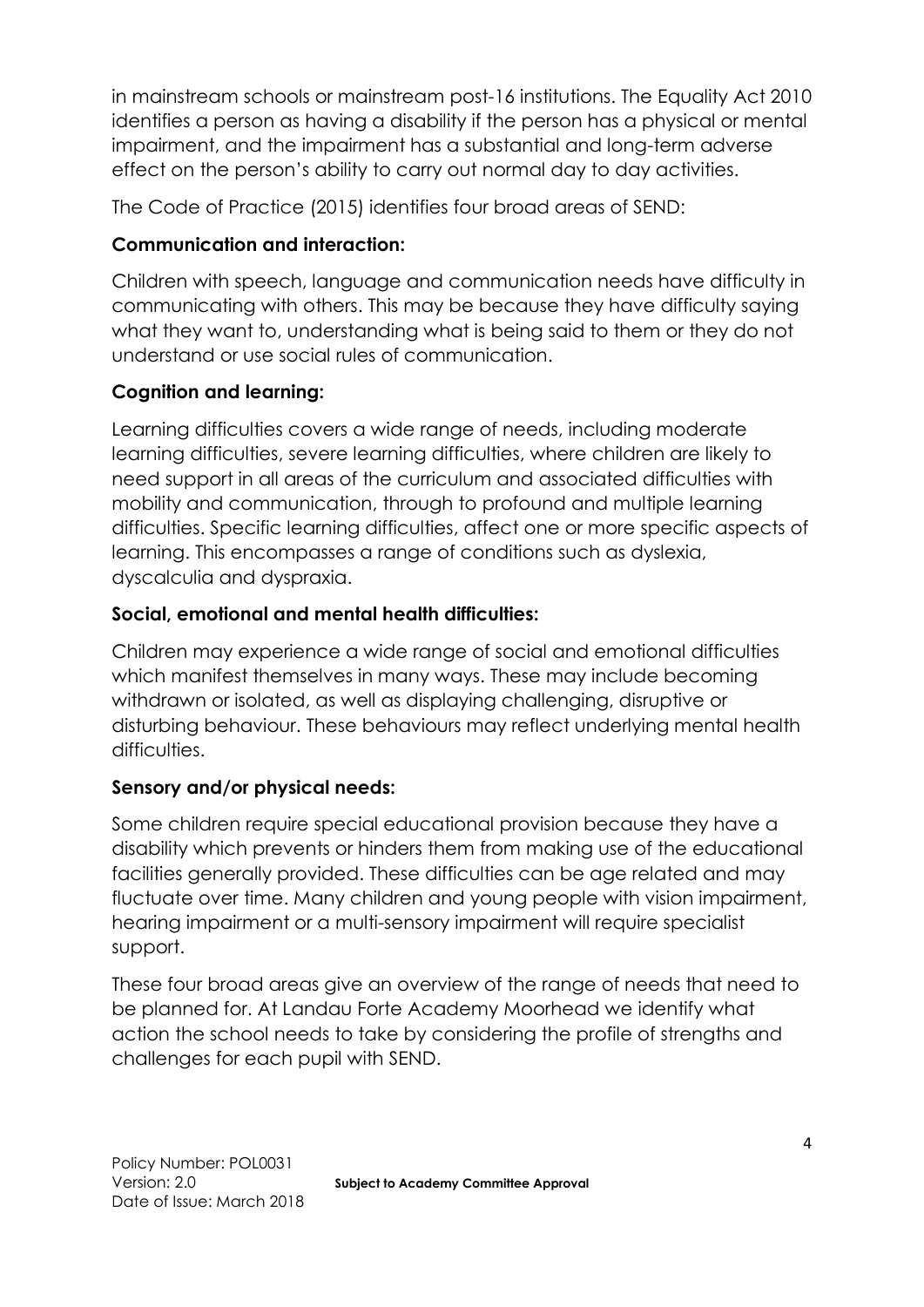Other factors may impact upon progress and attainment in school but are not in themselves a special educational need. However, pupils who fall into these categories will receive the same support and entitlement:

• Disability (the Code of Practice outlines the "reasonable adjustment "duty for all settings and schools provided under current Disability Equality legislation – these alone do not constitute SEN)

- Attendance and Punctuality
- Health and Welfare
- English as an additional language
- Being in receipt of Pupil Premium Grant
- Being a Looked After Child
- Being a child of Serviceman/woman

### **5. A Graduated Approach to 'SEND Support':**

The arrangements for supporting pupils with SEND follows a graduated approach. Teachers are responsible and accountable for the progress and development of the pupils in their class, including where pupils access support from teaching assistants or specialist staff. Most children will have their needs met within class through high quality teaching. Pupil's progress and achievement will be monitored. Any pupil not making expected progress will be given further targeted support as part of highquality teaching and will be placed on the monitoring register. The Local Authority 'Provision Guidance' document is used to support teachers in the identification of high-quality classroom provision. The ELT meet termly to analyse pupil assessment, looking at previous progress and attainment and comparisons with peers and national data. Examples of data that are analysed include:

- Standardised Assessments
- Specific screening assessments, where appropriate
- Teacher/formative assessments

 Reading and specific phonics skills The child's class teacher will take steps to provide differentiated learning opportunities and adaptations to aid the pupil's progression, working with support from the SENCo to better understand the implementation of provision and further assessments. The SENCo may also wish to observe the pupil in class.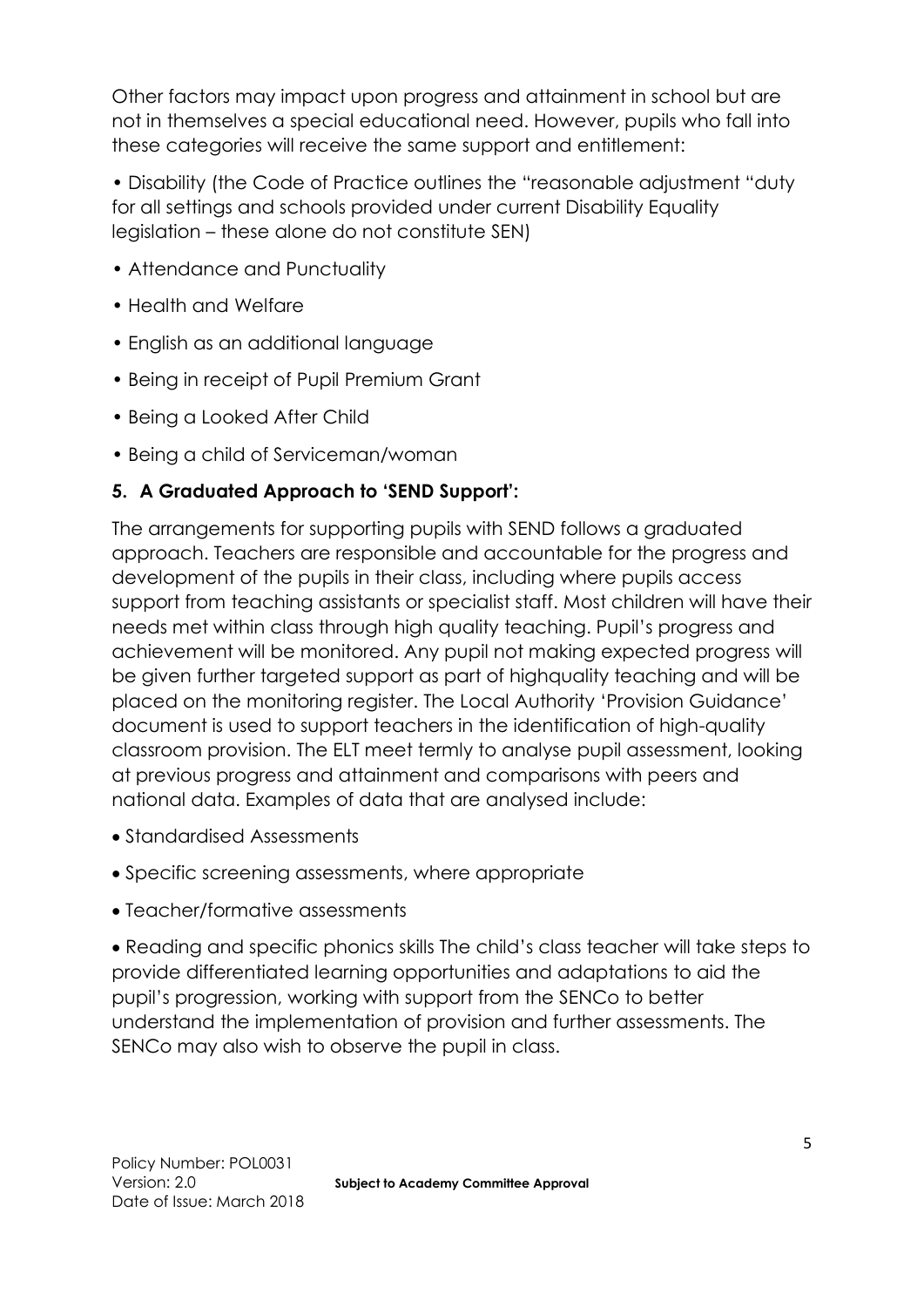The SENCo meets regularly with teachers and Learning Support Assistants to give them the opportunity to discuss concerns about pupils. Where a pupil is not making expected progress, despite adjustments to high quality teaching, all available assessment information will be considered and an 'Pupil Profile Questionnaire' will be completed, in order to explore potential barriers and establish next steps, which may include placing the child on the SEN register. A pupil that has been identified as;

a) requiring provision that is additional to, or different from, that made generally for others of the same age,

b) showing a significantly greater difficulty in learning than the majority of others of the same age,

will be placed on the SEN register to ensure the school develops effective provision to remove barriers to learning. Parents are partners in development and design of learning for pupils with SEN and as such, they are encouraged to share information and knowledge about their child with the school. In the event that their child is placed on the SEN register, the parents will be formally advised, with information shared about the provision being made for their child.

### 6. **SEN Support:**

The support provided for pupils on the SEN register consists of a four–part ongoing cycle - Assess, Plan, Do, Review (APDR). This enables provision to be refined and revised as the understanding of the needs of the pupil develops, leading to good progress and outcomes for the child.

### **Assess:**

Pupil Success Stories are created by the SENCo through gathering information from the pupil, school staff and parents to establish;

- Assessment data (internal & external)
- Strategies for how best to support the child
- Aspirational goals for progress

The SENCo uses the Local Authority guidance documentation which helps to provide an evidence-based reference for schools to help assess and meet the needs of children under each area of need as outlined in the Code of Practice. It follows a graduated approach whereby each area of need is divided into three levels of need:

High Quality Teaching – This is the foundation of all teaching, assessment and intervention for all pupils.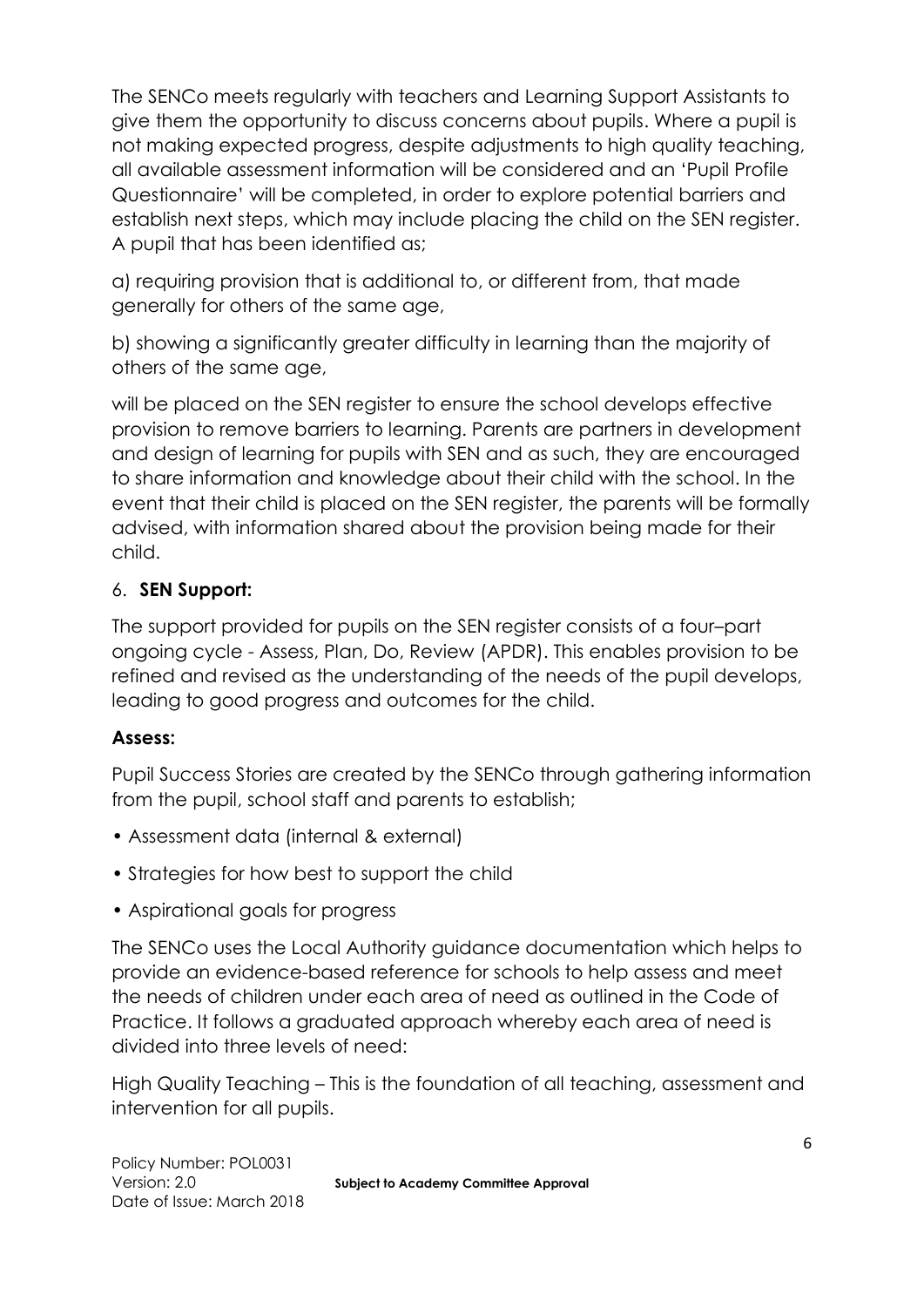Additional school Intervention and Support – building on high quality teaching, where a pupil may need more input, advice may be sought from professionals to support individual assessments and interventions.

High Needs – for pupils with more complex or enduring needs, whose effective access to the curriculum and learning require coordinated and highly personalised advice and support. For higher levels of need we draw on more specialised assessments from external agencies and professionals, including Specialist Teachers, health professionals, CAMHS, Social care, Psychologists and Counsellors in accordance with their referral criteria. Parents are consulted about any outside agency intervention.

### **Plan:**

A termly planning meeting is held with the child (where appropriate), their parents, teachers, SENCO and, where appropriate, any external agencies. This coproduction discussion provides opportunities to review strengths and challenges, to establish aspirational goals and agree the necessary provision, interventions and adaptations required. Parents and all those working with the pupil will be given a copy of the child's plan in order to maximise impact and to achieve the desired outcomes.

### **Do:**

The class teacher remains responsible for the progress of all pupils in their class, including pupils with SEND. They will retain responsibility for learning, even where the interventions may involve group or one-to- one teaching away from the main class teacher. The class teacher will work closely with LSAs to plan and assess the impact of support and interventions and links with classroom teaching. Support with further assessment of the pupil's strengths and weaknesses, problem solving and advising of the implementation of effective support will be provided by the SENCo.

### **Review:**

Reviews of a child's progress will be made at least termly. The process, completed in partnership with all relevant stakeholders, involves an evaluation of the support and interventions provided and its impact upon the child's progress for learning. Profiles and plans are updated to reflect the outcomes of review.

### **Referral for an Education, Health and Care Plan (EHCP):**

Some children may require a statutory assessment to support their needs. In line with the Local Authority criteria, this is usually requested by the school but can be requested by a parent. This may result in an Education, Health and Care Plan (EHCP). The decision to make a referral for an EHCP will be taken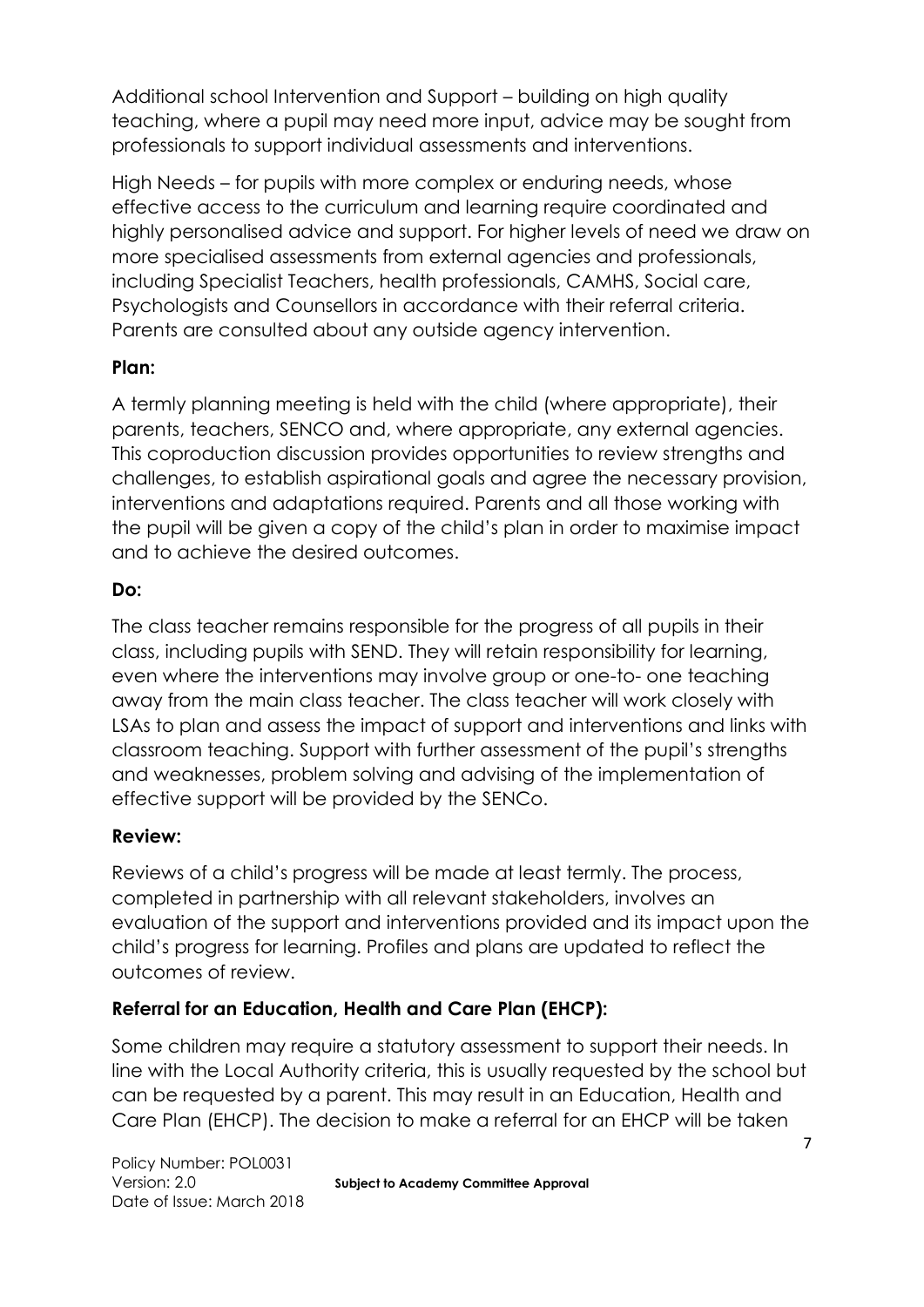at a review meeting in partnership with parents, having evaluated all available information relating to progress data, APDR cycles and the outcomes of goals set. After consultation, a decision will be made by a group of people from education, health and social care about whether or not the child is eligible for an EHCP. Parents have the right to appeal decisions made by this panel. Once an EHCP has been completed and agreed, it will be kept as part of the pupil's formal record and reviewed annually by staff, parents and the pupil.

### **Criteria for exiting the SEN register:**

Careful monitoring and analysis of assessment data, including formative, summative or intervention impact data will be used to track pupil progress. If a pupil has made accelerated progress and they are considered 'on track' against end of year expectations, or are working broadly in line with their peers, they will be removed from the SEN register. Parents will be informed of this decision. These children will be identified on the 'monitoring' register to ensure that progress remains in line with age related expectations.

### **Supporting pupils and families**

The Local Authority Local Offer is for children and young people with SEN and/or disabilities (SEND) and their parents and carers, its aims are to:

- Give information about education, health and care services.
- Give information about leisure activities and support groups.
- Make it easier for young people/parents to find out what they need to know.
- Help families to be less dependent on word of mouth.
- Help families find the nearest and most suitable services.
- Help families to provide feedback about what is needed, raise concerns or make a complaint.

The Local Offer can be accessed at: [https://www.derby.gov.uk/education](https://www.derby.gov.uk/education-and-learning/special-education-needs-disabilities/)[and-learning/special-education-needs-disabilities/](https://www.derby.gov.uk/education-and-learning/special-education-needs-disabilities/)

Schools have a statutory requirement to provide a SEN Information Report, giving more detailed information about their arrangements for identifying, assessing and making provision for pupils with SEN. This can be found on our school website:<https://lfadm.org.uk/parents-carers/policies-procedures/>

### 7. **Admission Arrangements:**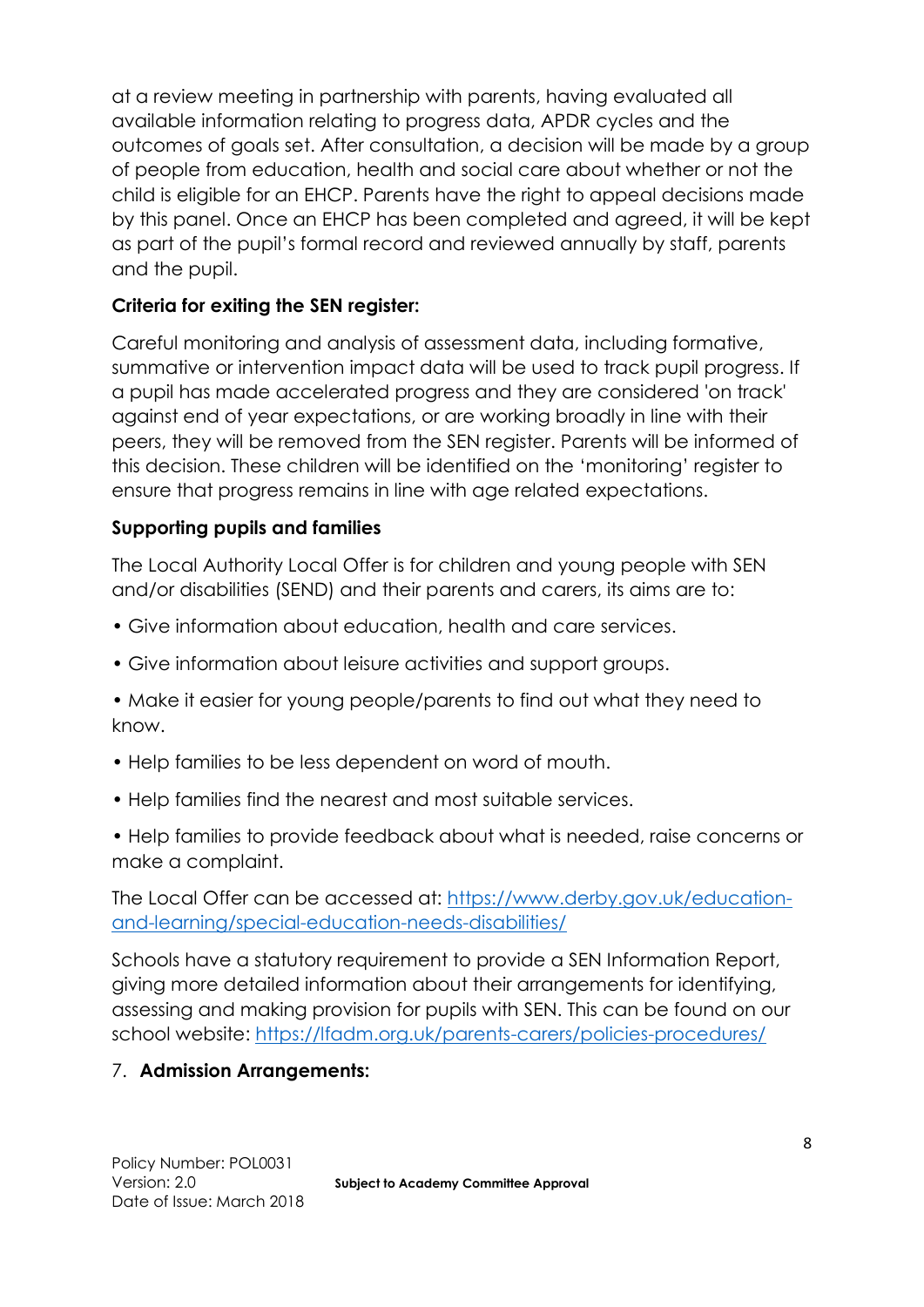It is the aim of our school to be fully inclusive. No child will be refused admission to the school solely on the grounds of having Special Educational Needs. We also recognise that a request may be received from the Local Authority to support a child with Special Educational Needs through admission to our school. Our school admission arrangements and our admissions policy can be found on our school website: <https://lfadm.org.uk/academy/policies/>

### **8. Transition arrangements:**

### **Transition plan arrangements for transfer from pre-schools/nursery schools:**

• We have strong links with our feeder pre-schools. Early Years teaching staff will coordinate visits to discuss and meet with children in their pre-school setting.

• Where a child already has identified special educational needs, the SENCo will attend the visit.

• When transferring from a pre-school, all children who were on the SEN register at pre-school remain on the SEN register. Provision, programmes and outside agency support in place will continue.

• All children with SEND visit the EYFS classroom on several occasions to familiarise themselves with the staff, school structure, and main sites including toilets, hall, playground etc.

• The SENCo and Reception class staff will attend pre-school TAC meetings prior to a child with SEN attending school if appropriate.

• The SENCo holds liaison meetings with the Reception class teacher and LSAs to transfer information from nursery to school prior to the start of term.

### **Transition plan arrangements for transfer from class to class:**

• Prior to the start of a new academic year, the SENCo will inform teachers and their LSAs about the SEN children in the class and provide them with any information about the child, including their plan and profile.

• Relevant courses will be arranged for the teacher and/or LSA.

### **Transition plan arrangements for transfer from Landau Forte Academy Moorhead to another primary school or secondary school:**

• Where children are transferring to Secondary School, the SENCo will contact the SENCo's of each secondary school to transfer SEN information.

• All SEN school records will be passed on to the secondary school or any other school the child may transfer to, regardless if the child has been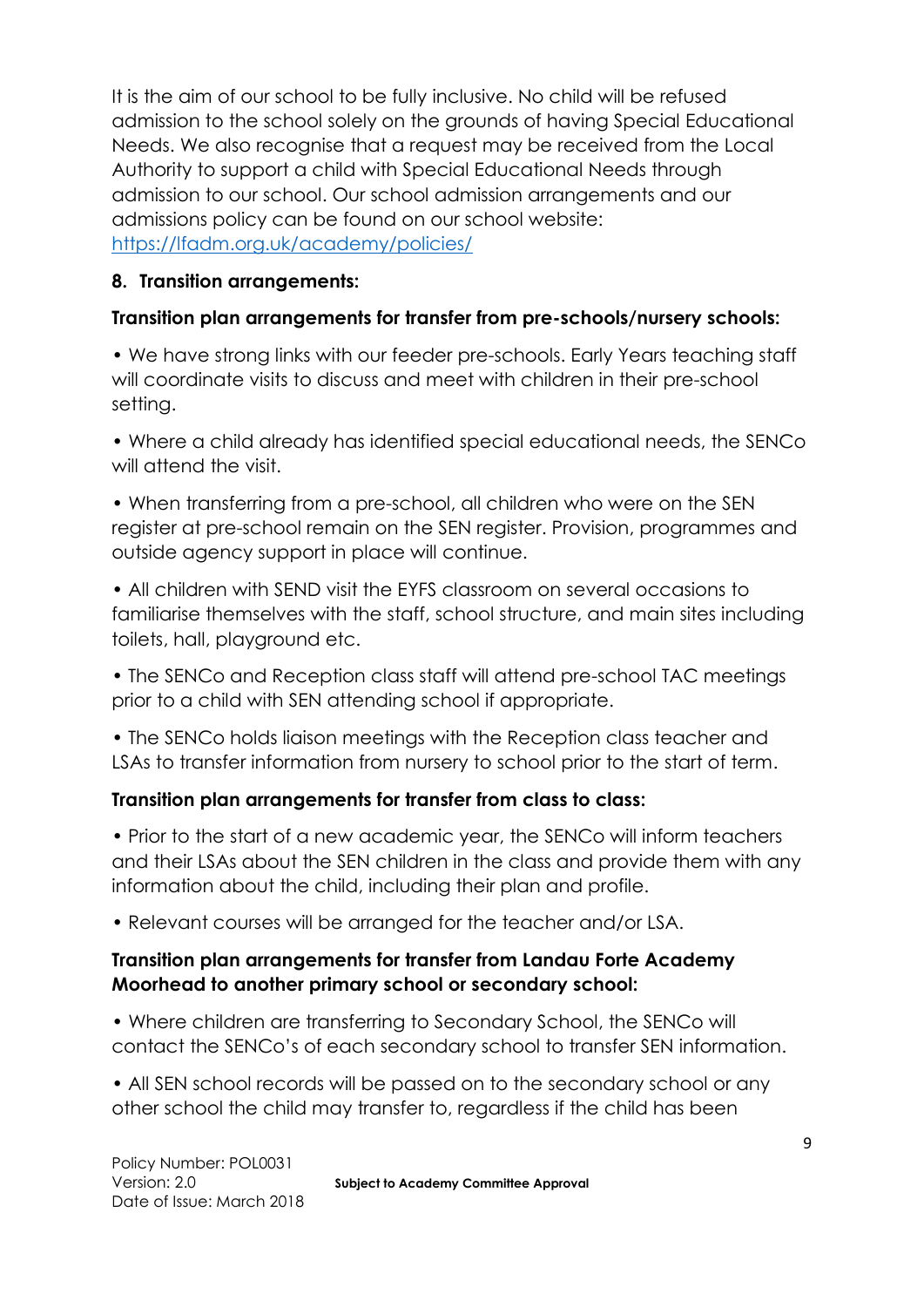removed from the register or is borderline to go on to the register in case the transition causes the onset of any problems.

• Parents of children who have a statement or EHCP are invited to discuss transitional provision with the potential secondary school at a Transitional Review Meeting.

• All pupils in Y6 are offered transition visits to their secondary school to ensure a smooth transition.

## **9. Supporting pupils at school with Medical Conditions:**

The school recognises that pupils at school with medical conditions should be properly supported so that they have full access to education, including school trips and physical education. Pupils with medical needs, or those requiring medication on a regular basis, will have an Individual Health Plan written by the SENCo in partnership with parents/carers. Some children with medical conditions may be disabled and where this is the case the school will comply with its duties under the Equality Act 2010. Some may also have special educational needs and may have a statement, or Education, Health and Care Plan (EHCP) which brings together health and social care needs, as well as their special educational provision, and the SEND Code of Practice (2014) is followed.

### **10.Monitoring and Evaluation of SEND:**

Provision and intervention for pupils with SEND are carefully monitored through robust quality assurance systems. These include;

- Regular discussions with staff and parents
- Detailed provision mapping
- Gathering views of stakeholders
- Goal setting and review meetings
- Screener and pre/post intervention assessments
- Case review discussions with the SENCo and FSW
- Strategic meeting/reporting with ELT and Sen Governor

These processes help to promote an active process of continual review and improvement of provision for all pupils.

### 11. **Training and Resources:**

All teachers and support staff undertake induction which includes a meeting with the SENCo to explain the systems, procedures and provision for pupils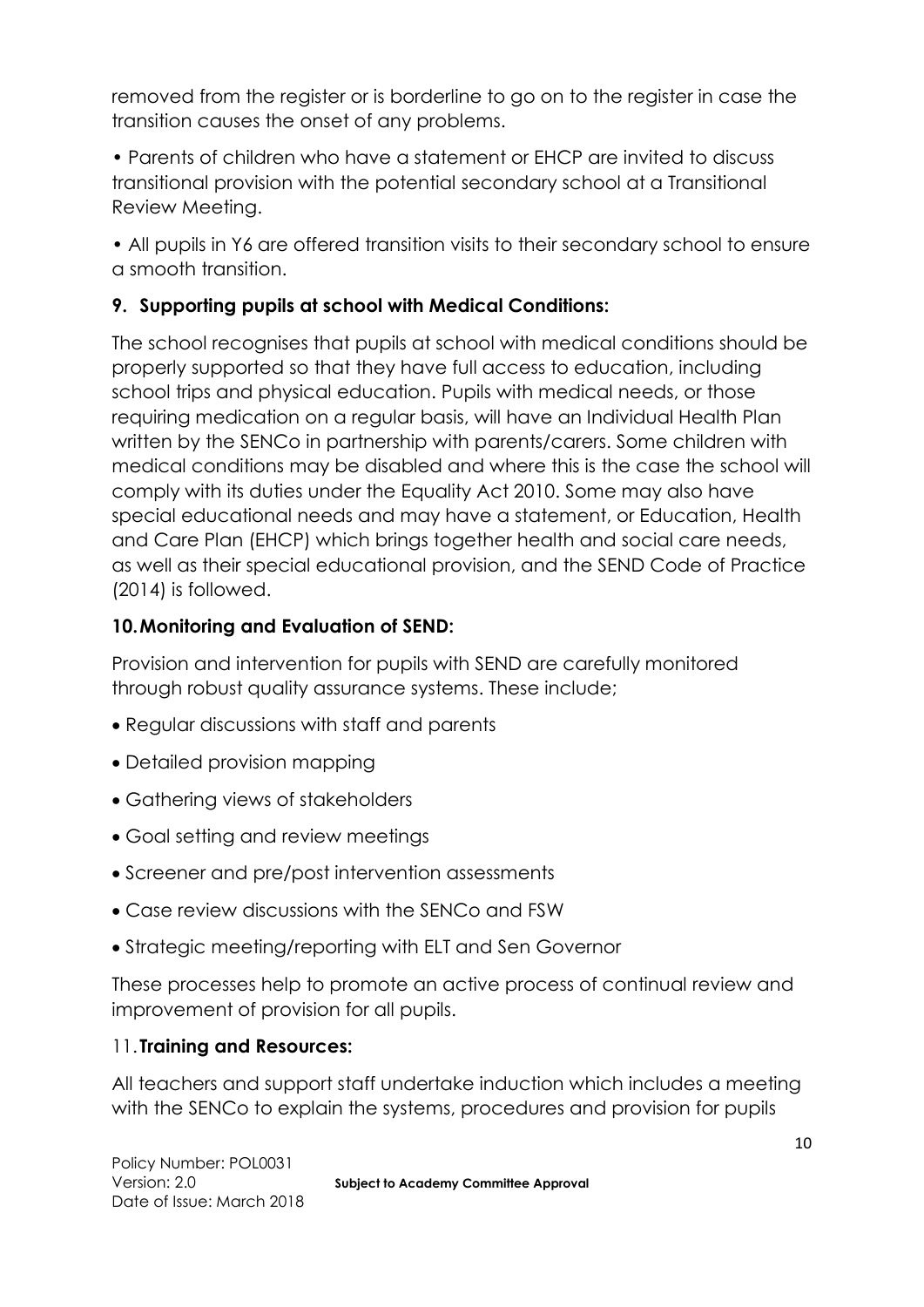with SEND and to discuss the needs of individual pupils in their care. In order to maintain a high quality of teaching and provision, to respond to the strengths and needs of all pupils, all staff are encouraged to undertake SEN related training. The programme of staff development is informed through the process of appraisal, Inclusion and Wellbeing Action Plan and the School Improvement Plan. Training needs may be supported through peer mentoring, modelling, observation, working with outside agencies and staff reflection sessions.

### **12.Roles and Responsibilities:**

The key responsibilities of the SENCo (Mrs. Emma Parker) include:

- Overseeing the day-to-day operation of the school's SEND policy.
- Monitoring pupil assessment data with the Head teacher at least termly.
- Reporting regularly to the head teacher about SEND provision and issues.
- Co-ordinating provision for children with special educational needs.
- Liaising with and advising teachers and LSAs.
- Overseeing the records of all children with special educational needs.
- Liaising with parents of children with special educational needs.
- Contributing to the in-service training of staff.

• Liaising with external agencies including the LEA's support staff and educational psychology services, health and social services and voluntary bodies.

- Chairing Annual Review meetings and Plan Meetings.
- Attending courses to keep skills and knowledge up to date.
- Planning interventions to be used in school.
- Writing and updating the SEND policy and information report as needed (at least annually).

• Establishing strategic areas of development for SEN and developing appropriate models of response within the Inclusion Action Plan.

#### **The role of the governing body:**

The SEN Governor ensures that all Governors are aware of the school's SEND provision, including the deployment of funding, equipment and personnel. In particular, the governing body has a legal duty to: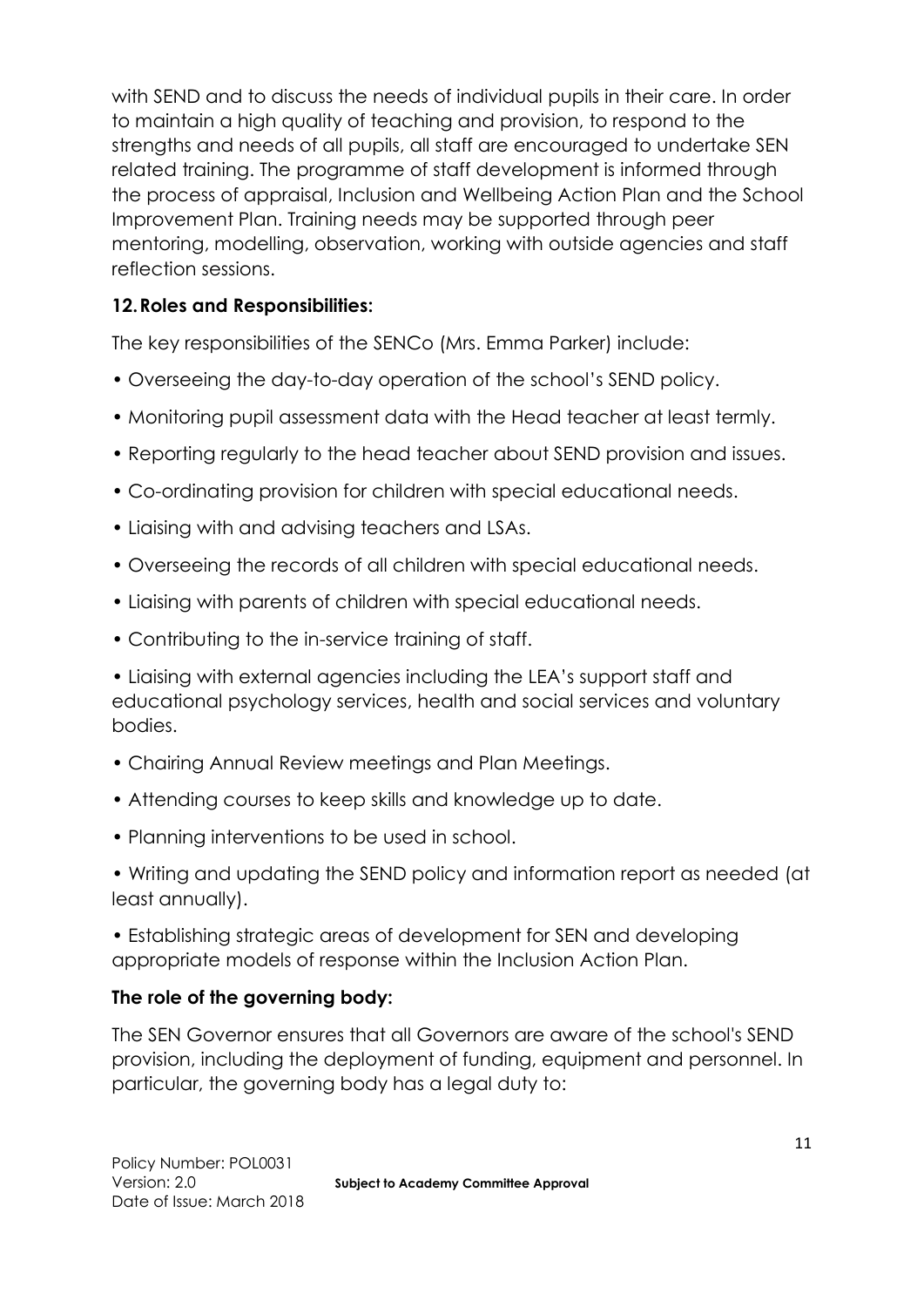• Do its best to ensure that all pupils with special educational needs and/or disabilities are appropriately catered for and that they have the opportunity to participate as fully as possible in all aspects of school life.

• Ensure that parents are notified of a decision by the school that their child has special educational needs.

• Establish a SEND policy which is publicly available and can be easily understood by parents; and review that policy on a regular basis.

• Report on how the school's SEND policy is being implemented and how resources are allocated in the governing body's Annual Report to Parents.

• Ensure that the SEND Code of Practice is followed.

• Meet the SENCo on a regular basis to gain information about the provision made for pupils with SEND and to monitor the implementation of the SEND policy and report back to the governing body on a regular basis.

• Observe at first-hand what happens in school both inside and outside the classroom to ensure that pupils with SEND are actively involved in all aspects of school life.

• Take opportunities to meet and talk with parents of children with SEND.

• Keep informed about developments in the area of special educational needs, nationally, locally and within the school.

## **The Key responsibilities of the Headteacher include:**

- Involvement with parents as partners in the learning process.
- Liaising regularly with the SENCo.
- Liaising with the LA with respect to policy and enactment.
- Ensuring that the SEND Policy is implemented as described.

• Involvement in how children with SEND are integrated within school as a whole.

• Ensuring that the legal requirements of current legislation are met within the school.

• Keep the Governing Body well informed about SEND within the school.

• Ensure that the school has clear and flexible strategies for working with parents, and that these strategies encourage involvement in their child's education.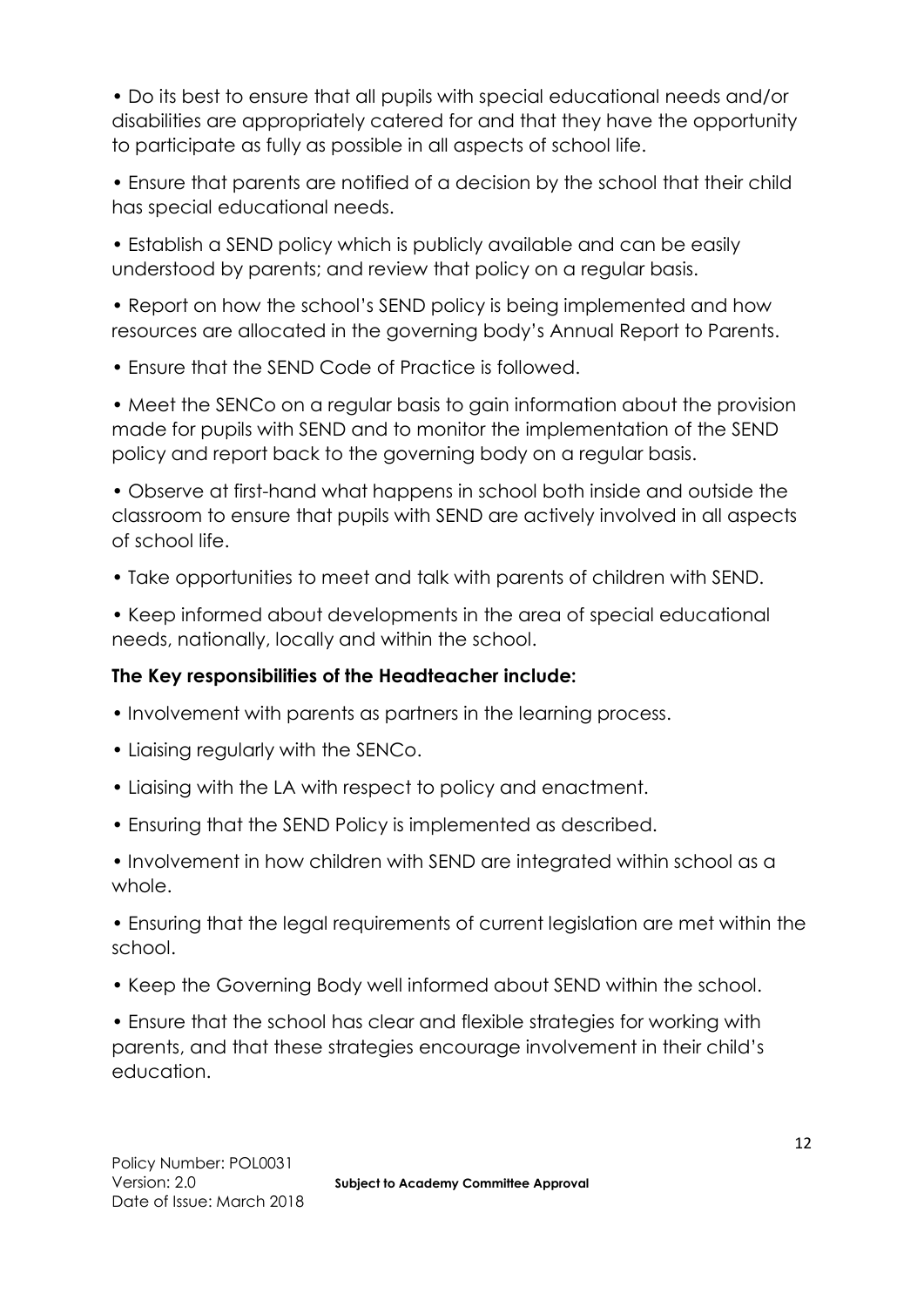• Ensure the SENCo receives training and induction in their role, including training in managing other colleagues and working with support staff and keeping their skills and knowledge up to date.

• Give the SENCo sufficient resources of money, time, space and administrative back-up to fulfil the role to reflect the responsibilities included.

• Give sufficient non-contact time appropriate to the numbers of children and young people with special educational needs within the school.

• Dealing with queries or complaints from parents.

#### **Other roles and responsibilities:**

The designated safeguarding lead is Mrs Ruth McNeil.

Family Support Worker is Miss Helen Dashfield.

The member of staff responsible for managing information related to pupils with medical conditions is Mrs Sue Blair.

The member of staff responsible for managing the Pupil Premium Grant (PPG) is Mrs Emma Parker

The member of staff responsible for managing funding for Looked After Children (LAC) is Mrs Ruth McNeil

### **13.Storing and Managing Information:**

All confidential files relating to the Special Educational Needs of individuals are kept in a locked filing cabinet or electronically, on a secure part of the school server. Day to day formative and summative assessment information is kept by the class teacher. Documents are stored until a child changes school; all information is passed on to next providers when children move to another school. This is passed on via a signed transfer slip.

### 14.**Accessibility:**

The school's Accessibility Plan is available in school and is updated annually. The needs of our community are reviewed and actions are taken to modify the school environment, facilities and resources to ensure accessibility for all members. School makes all reasonable adjustments, including investment in specialised equipment and expert advice to ensure full access for disabled pupils. Including, as examples:

- Resources to support teaching and learning.
- Purchase of ICT software/hardware
- More LSA hours for classes when necessary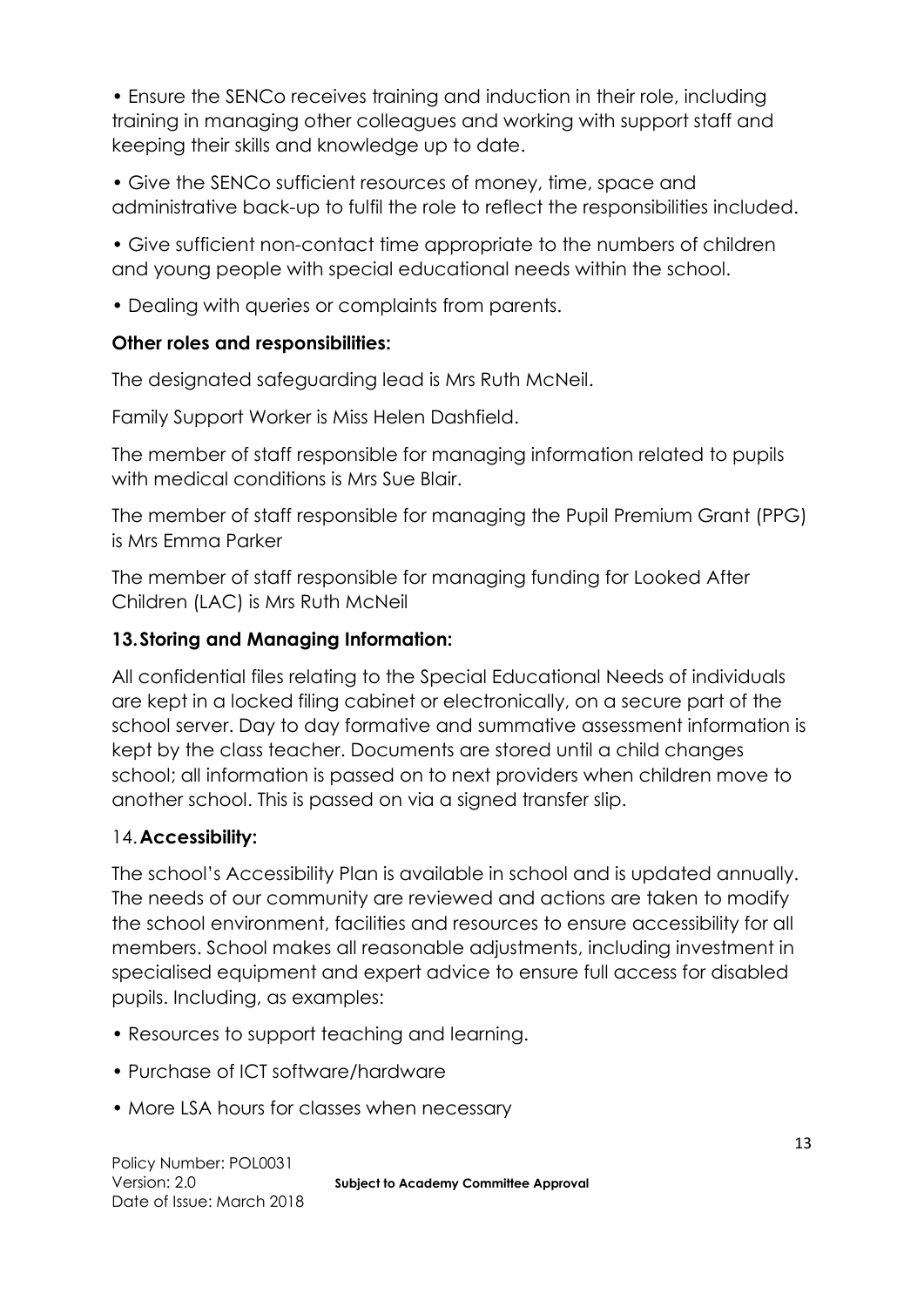- A disabled toilet
- Ramps at exits

### **15.Dealing with Complaints:**

At Landau Forte Academy Moorhead we encourage parents to get in touch if they have concerns about their child's learning. However, if they are unhappy with the special educational provision that their child is receiving they are encouraged to contact:

a) The class teacher, in the first instance, either through a Home/School book, by letter or telephoning the school office to make an appointment.

b) If parents are still unhappy, the next step is to talk to the SENCo by arranging an appointment through the school office.

c) If necessary, parents may ask to meet with the Headteacher by arranging an appointment through the school office.

d) Governors are the next stage in trying to resolve a complaint. All concerns should be put in writing and delivered to the school office for consideration.

#### **16. Bullying:**

At all times our aim is to safeguard the needs of all pupils, including those with SEND; promoting their independence and resilience for learning. In the event that a child experiences bullying all necessary steps will be taken to investigate and resolve the issue. Our Anti-Bullying policy can be found on our school website:<https://lfadm.org.uk/academy/policies/>

#### **17.Disability Equality Impact Assessment**

This policy has been written with reference to and in consideration of the school's Disability Equality Scheme. Assessment will include consideration of issues identified by the involvement of disabled children, staff and parents and any information the school holds on disabled children, staff and parents.